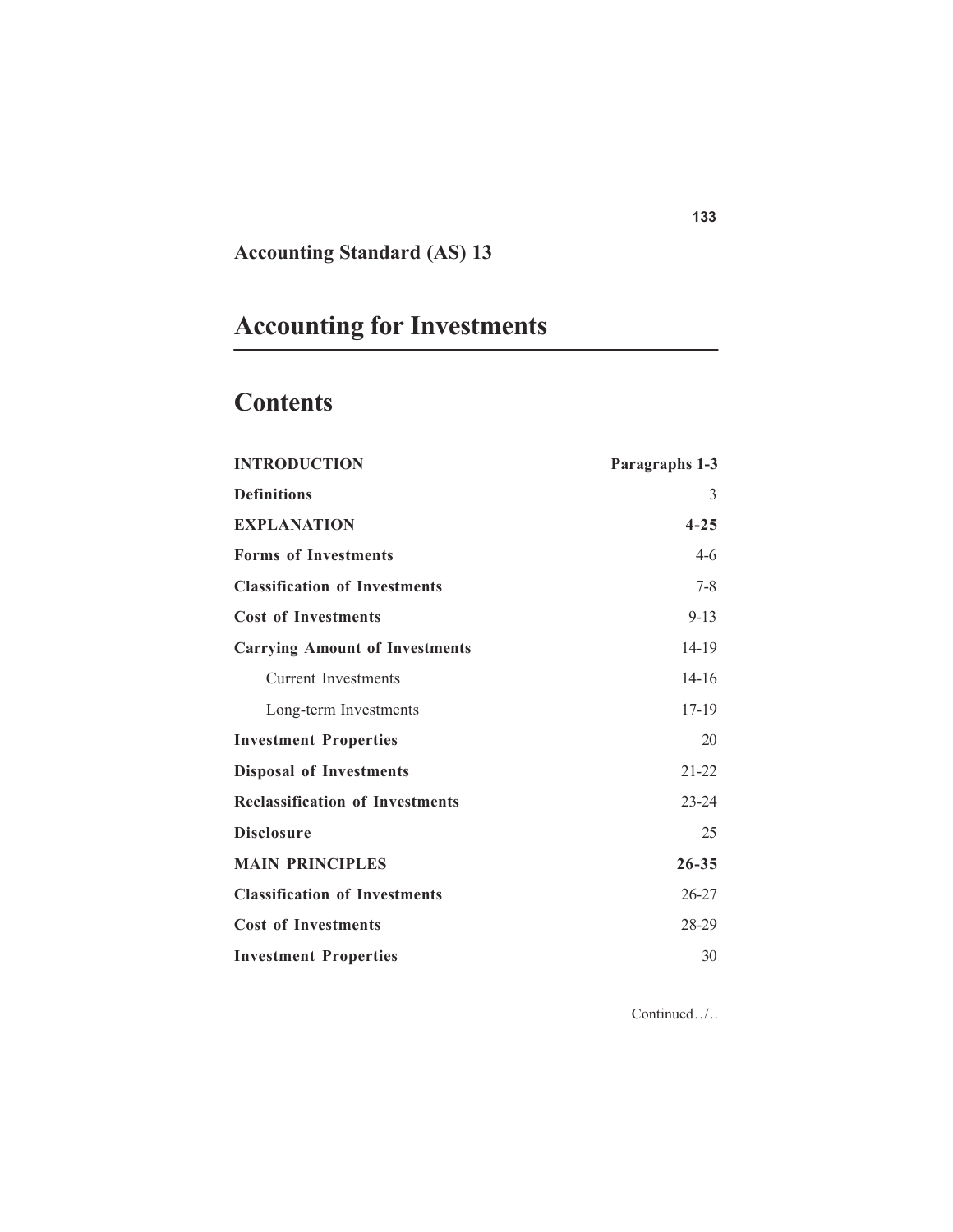#### **134**

| <b>Carrying Amount of Investments</b>             | 31-32 |
|---------------------------------------------------|-------|
| <b>Changes in Carrying Amounts of Investments</b> | 33    |
| <b>Disposal of Investments</b>                    | 34    |
| <b>Disclosure</b>                                 | 35    |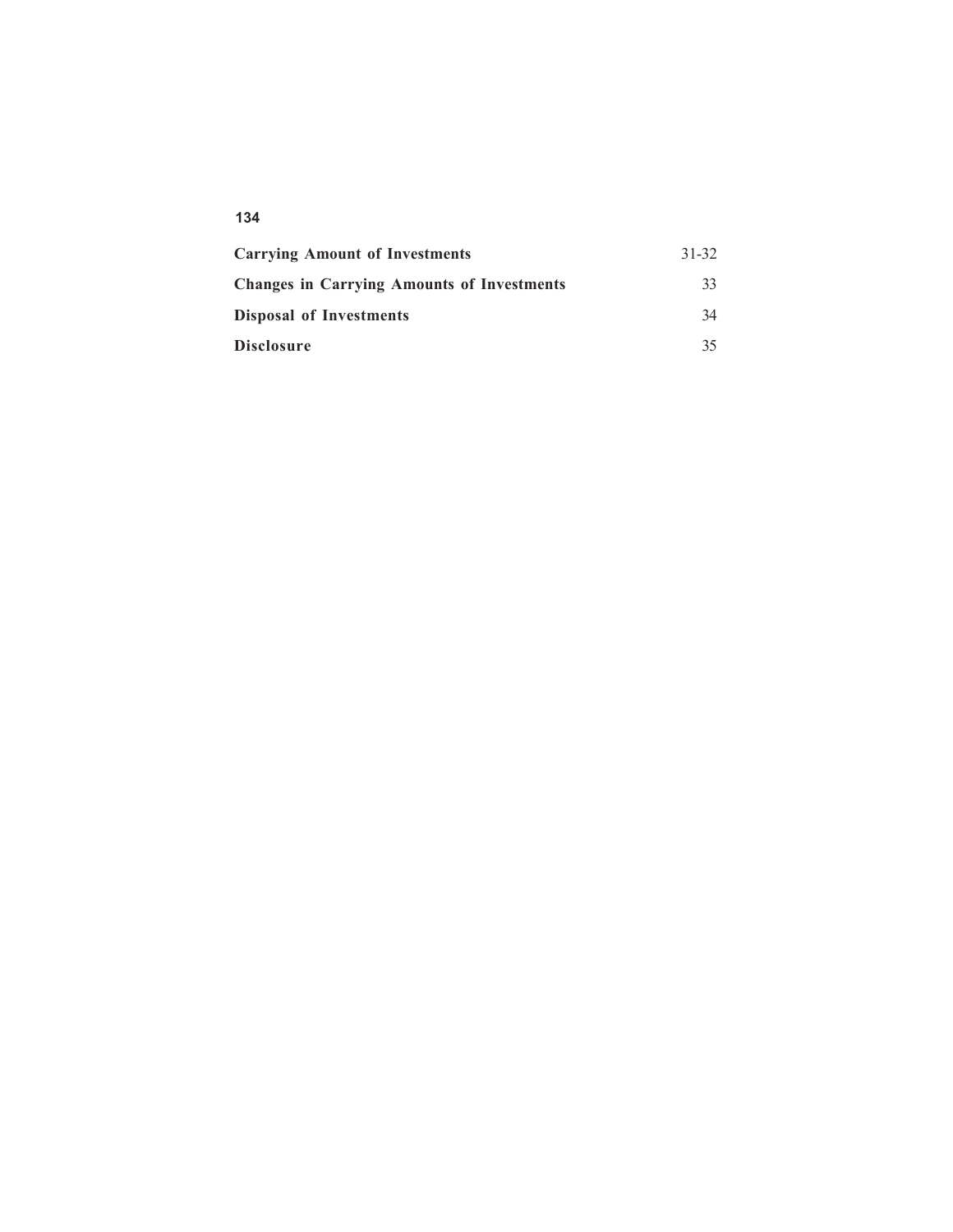## **Accounting Standard (AS) 13**

## **Accounting for Investments**

*(This Accounting Standard includes paragraphs set in bold italic type and plain type, which have equal authority. Paragraphs in bold italic type indicate the main principles. This Accounting Standard should be read in the context of the General Instructions contained in part A of the Annexure to the Notification.)*

### **Introduction**

1. This Standard deals with accounting for investments in the financial statements of enterprises and related disclosure requirements.<sup>1</sup>

- 2. This Standard does not deal with:
	- (a) the bases for recognition of interest, dividends and rentals earned on investments which are covered by Accounting Standard 9 on Revenue Recognition;
	- (b) operating or finance leases;
	- (c) investments of retirement benefit plans and life insurance enterprises; and
	- (d) mutual funds and venture capital funds and/or the related asset management companies, banks and public financial institutions formed under a Central or State Government Act or so declared under the Companies Act, 1956.

<sup>&</sup>lt;sup>1</sup> Shares, debentures and other securities held as stock-in-trade (i.e., for sale in the ordinary course of business) are not 'investments' as defined in this Standard. However, the manner in which they are accounted for and disclosed in the financial statements is quite similar to that applicable in respect of current investments. Accordingly, the provisions of this Standard, to the extent that they relate to current investments, are also applicable to shares, debentures and other securities held as stock-in-trade, with suitable modifications as specified in this Standard.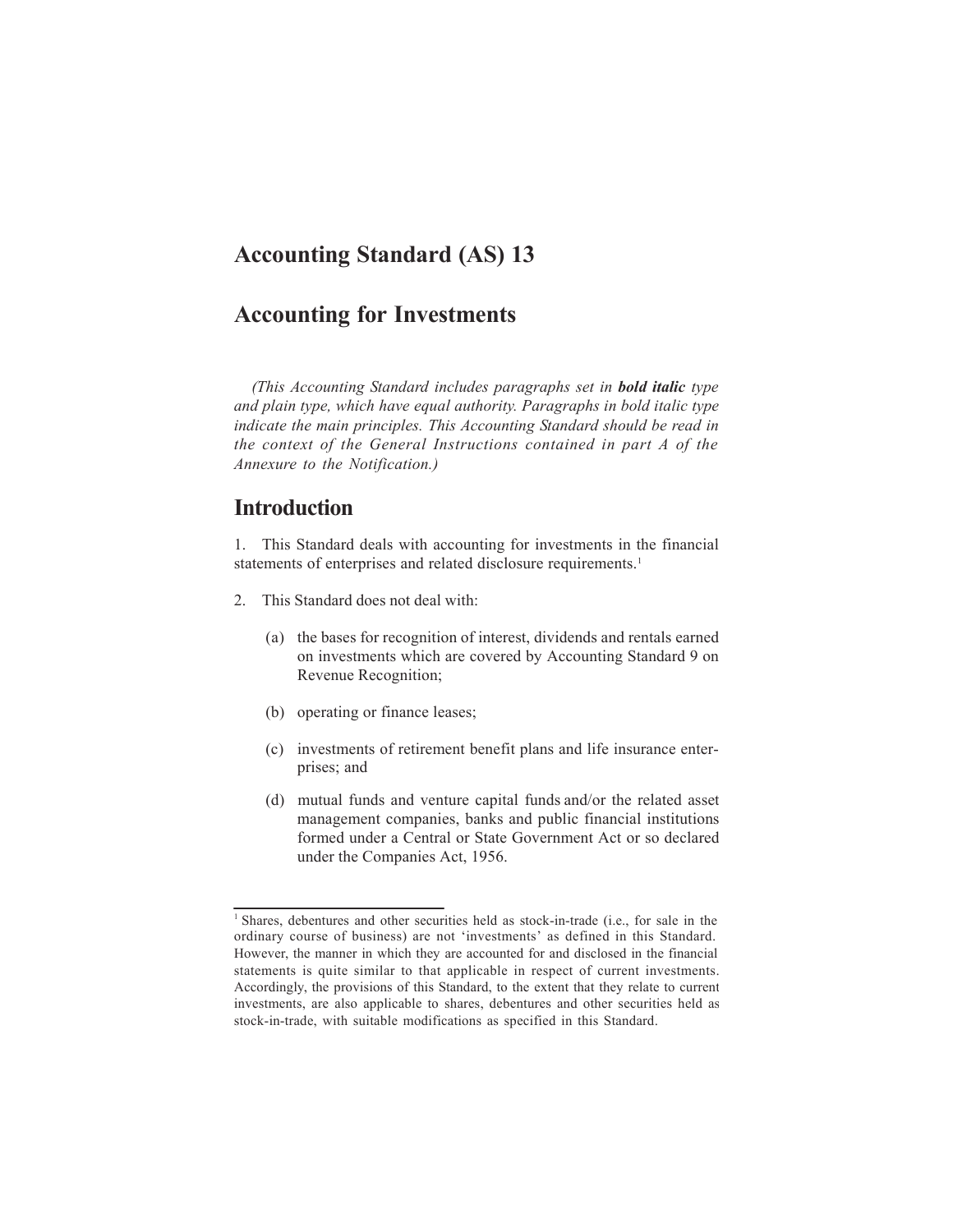#### **Definitions**

*3. The following terms are used in this Standard with the meanings assigned:*

- *3.1 Investments are assets held by an enterprise for earning income by way of dividends, interest, and rentals, for capital appreciation, or for other benefits to the investing enterprise. Assets held as stock-in-trade are not 'investments'.*
- *3.2 A current investment is an investment that is by its nature readily realisable and is intended to be held for not more than one year from the date on which such investment is made.*
- *3.3 A long term investment is an investment other than a current investment.*
- *3.4 An investment property is an investment in land or buildings that are not intended to be occupied substantially for use by, or in the operations of, the investing enterprise.*
- *3.5 Fair value is the amount for which an asset could be exchanged between a knowledgeable, willing buyer and a knowledgeable, willing seller in an arm's length transaction. Under appropriate circumstances, market value or net realisable value provides an evidence of fair value.*
- *3.6 Market value is the amount obtainable from the sale of an investment in an open market, net of expenses necessarily to be incurred on or before disposal.*

### **Explanation**

#### **Forms of Investments**

4. Enterprises hold investments for diverse reasons. For some enterprises, investment activity is a significant element of operations, and assessment of the performance of the enterprise may largely, or solely, depend on the reported results of this activity.

5. Some investments have no physical existence and are represented merely by certificates or similar documents (e.g., shares) while others exist in a physical form (e.g., buildings). The nature of an investment may be that of a debt, other than a short or long term loan or a trade debt, representing a monetary amount owing to the holder and usually bearing interest; alternatively, it may be a stake in the results and net assets of an enterprise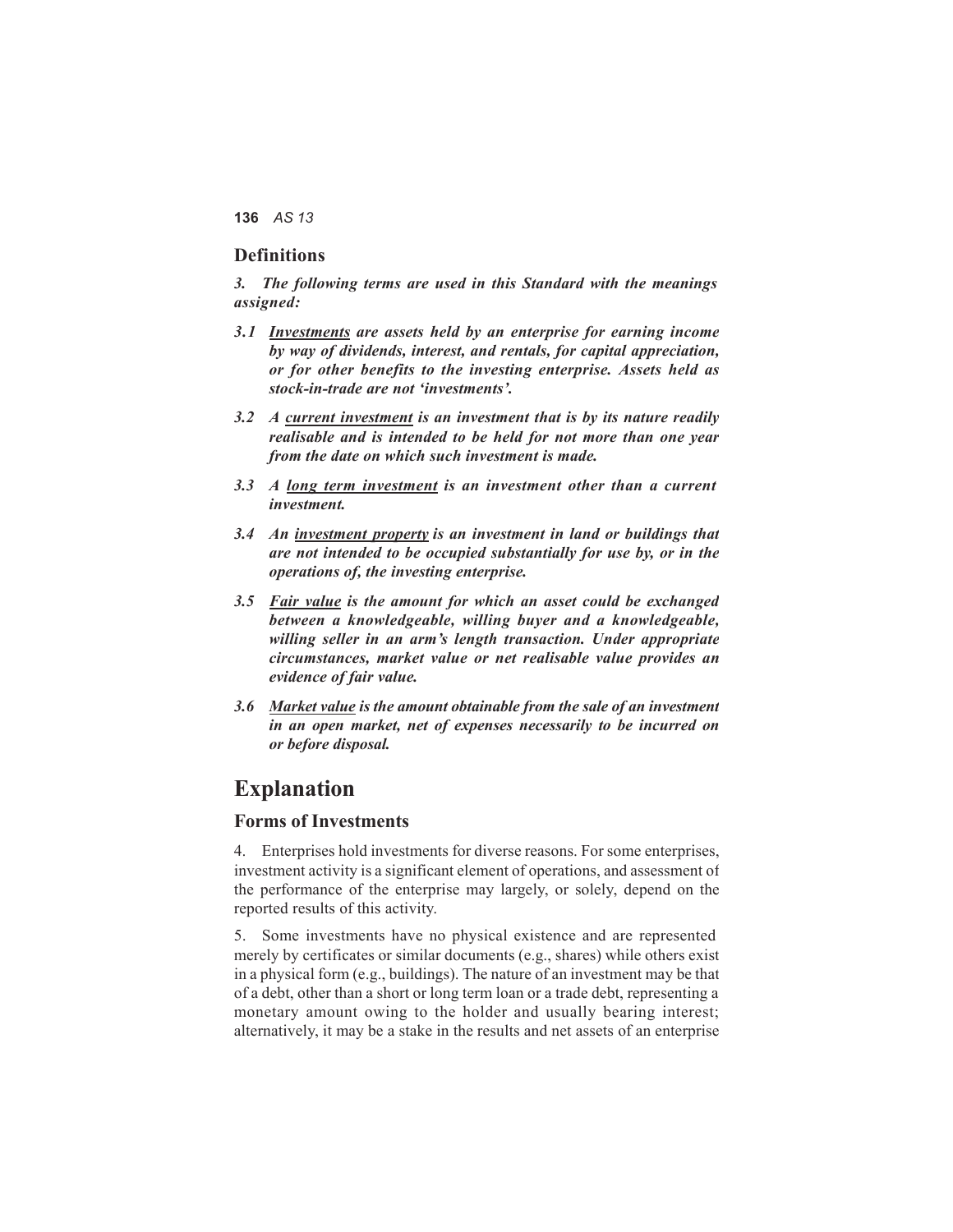such as an equity share. Most investments represent financial rights, but some are tangible, such as certain investments in land or buildings.

6. For some investments, an active market exists from which a market value can be established. For such investments, market value generally provides the best evidence of fair value. For other investments, an active market does not exist and other means are used to determine fair value.

#### **Classification of Investments**

7. Enterprises present financial statements that classify fixed assets, investments and current assets into separate categories. Investments are classified as long term investments and current investments. Current investments are in the nature of current assets, although the common practice may be to include them in investments.2

8. Investments other than current investments are classified as long term investments, even though they may be readily marketable.

#### **Cost of Investments**

9. The cost of an investment includes acquisition charges such as brokerage, fees and duties.

10. If an investment is acquired, or partly acquired, by the issue of shares or other securities, the acquisition cost is the fair value of the securities issued (which, in appropriate cases, may be indicated by the issue price as determined by statutory authorities). The fair value may not necessarily be equal to the nominal or par value of the securities issued.

11. If an investment is acquired in exchange, or part exchange, for another asset, the acquisition cost of the investment is determined by reference to the fair value of the asset given up. It may be appropriate to consider the fair value of the investment acquired if it is more clearly evident.

12. Interest, dividends and rentals receivables in connection with an investment are generally regarded as income, being the return on the investment. However, in some circumstances, such inflows represent a recovery of cost and do not form part of income. For example, when unpaid

<sup>&</sup>lt;sup>2</sup> Shares, debentures and other securities held for sale in the ordinary course of business are disclosed as 'stock-in-trade' under the head 'current assets'.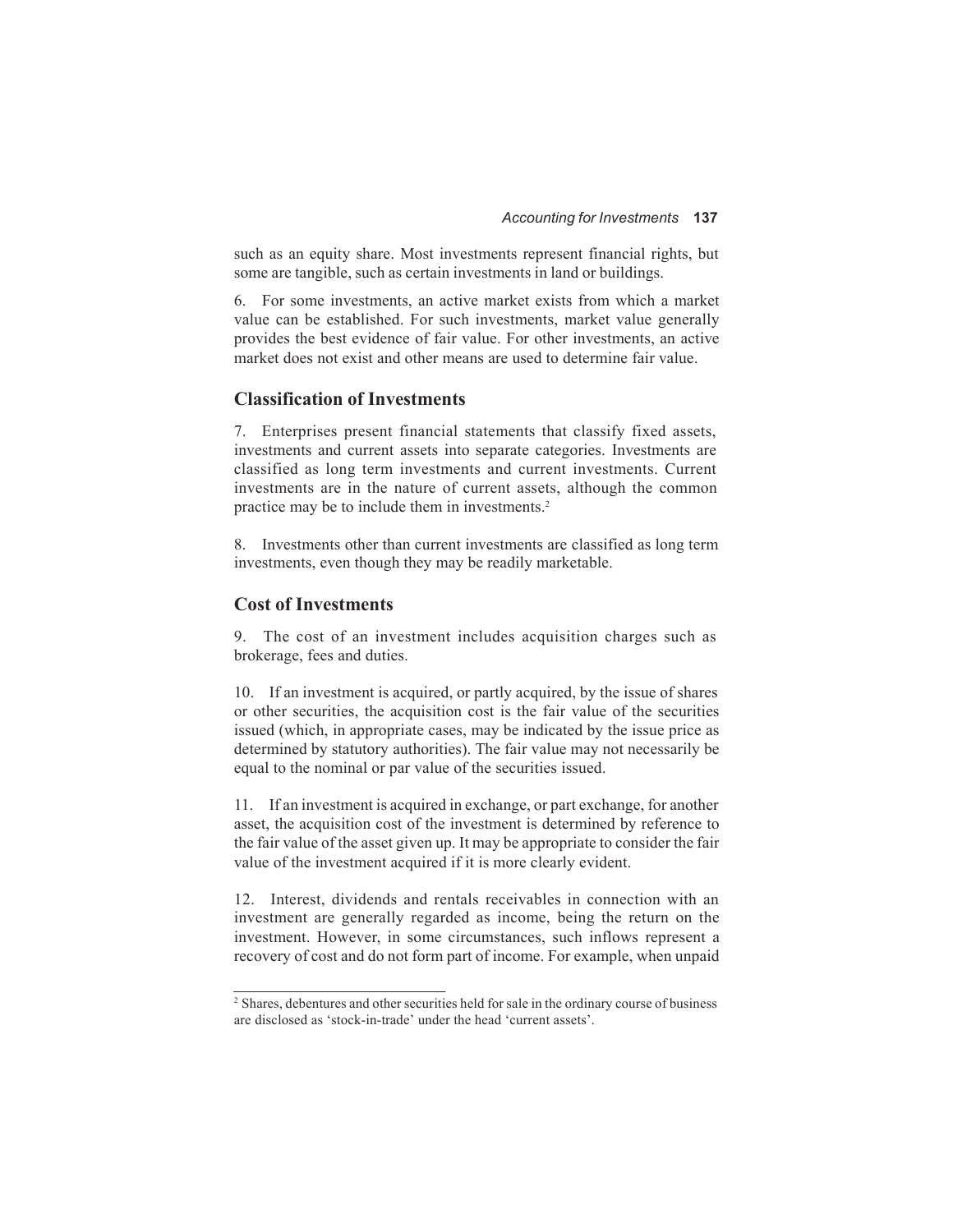interest has accrued before the acquisition of an interest-bearing investment and is therefore included in the price paid for the investment, the subsequent receipt of interest is allocated between pre-acquisition and post-acquisition periods; the pre-acquisition portion is deducted from cost. When dividends on equity are declared from pre-acquisition profits, a similar treatment may apply. If it is difficult to make such an allocation except on an arbitrary basis, the cost of investment is normally reduced by dividends receivable only if they clearly represent a recovery of a part

13. When right shares offered are subscribed for, the cost of the right shares is added to the carrying amount of the original holding. If rights are not subscribed for but are sold in the market, the sale proceeds are taken to the profit and loss statement. However, where the investments are acquired on cum-right basis and the market value of investments immediately after their becoming ex-right is lower than the cost for which they were acquired, it may be appropriate to apply the sale proceeds of rights to reduce the carrying amount of such investments to the market value.

#### **Carrying Amount of Investments**

#### *Current Investments*

14. The carrying amount for current investments is the lower of cost and fair value. In respect of investments for which an active market exists, market value generally provides the best evidence of fair value. The valuation of current investments at lower of cost and fair value provides a prudent method of determining the carrying amount to be stated in the balance sheet.

15. Valuation of current investments on overall (or global) basis is not considered appropriate. Sometimes, the concern of an enterprise may be with the value of a category of related current investments and not with each individual investment, and accordingly the investments may be carried at the lower of cost and fair value computed categorywise (i.e. equity shares, preference shares, convertible debentures, etc.). However, the more prudent and appropriate method is to carry investments individually at the lower of cost and fair value.

16. For current investments, any reduction to fair value and any reversals of such reductions are included in the profit and loss statement.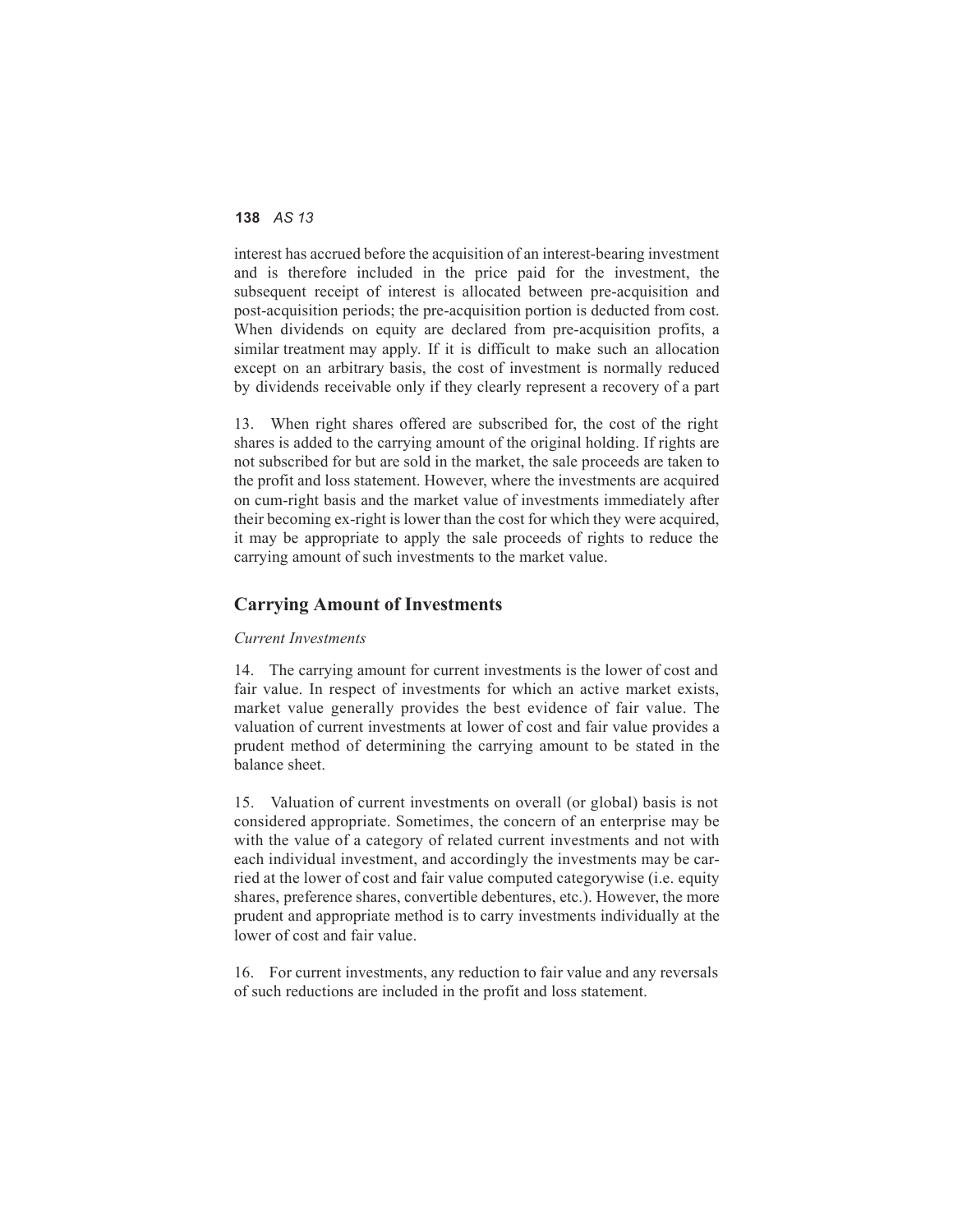#### *Long-term Investments*

17. Long-term investments are usually carried at cost. However, when there is a decline, other than temporary, in the value of a long term investment, the carrying amount is reduced to recognise the decline. Indicators of the value of an investment are obtained by reference to its market value, the investee's assets and results and the expected cash flows from the investment. The type and extent of the investor's stake in the investee are also taken into account. Restrictions on distributions by the investee or on disposal by the investor may affect the value attributed to the investment.

18. Long-term investments are usually of individual importance to the investing enterprise. The carrying amount of long-term investments is therefore determined on an individual investment basis.

19. Where there is a decline, other than temporary, in the carrying amounts of long term investments, the resultant reduction in the carrying amount is charged to the profit and loss statement. The reduction in carrying amount is reversed when there is a rise in the value of the investment, or if the reasons for the reduction no longer exist.

#### **Investment Properties**

20. The cost of any shares in a co-operative society or a company, the holding of which is directly related to the right to hold the investment property, is added to the carrying amount of the investment property.

#### **Disposal of Investments**

21. On disposal of an investment, the difference between the carrying amount and the disposal proceeds, net of expenses, is recognised in the profit and loss statement.

22. When disposing of a part of the holding of an individual investment, the carrying amount to be allocated to that part is to be determined on the basis of the average carrying amount of the total holding of the investment.<sup>3</sup>

<sup>&</sup>lt;sup>3</sup> In respect of shares, debentures and other securities held as stock-in-trade, the cost of stocks disposed of is determined by applying an appropriate cost formula (e.g. first-in, first-out, average cost, etc.). These cost formulae are the same as those specified in Accounting Standard (AS) 2, in respect of Valuation of Inventories.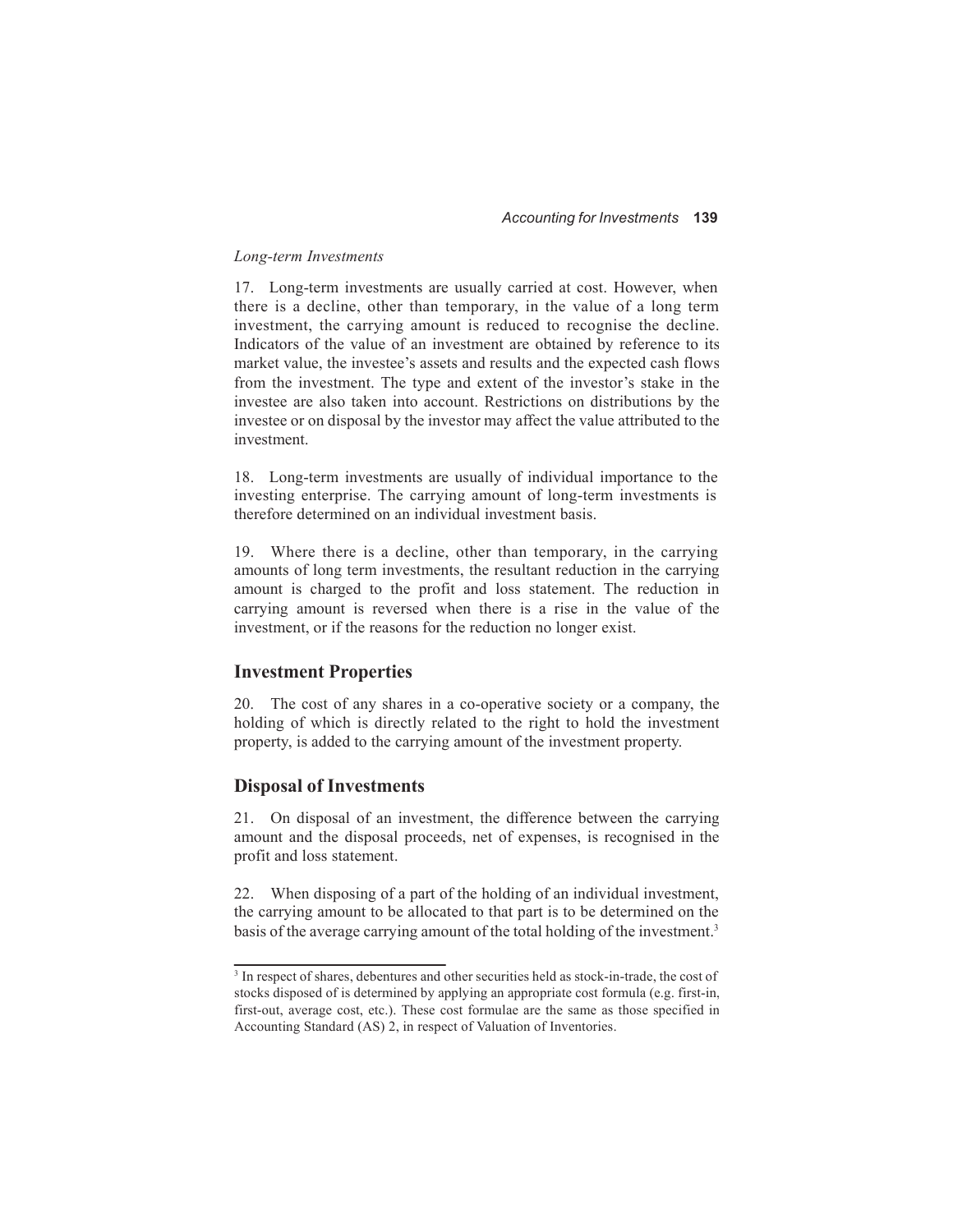#### **Reclassification of Investments**

23. Where long-term investments are reclassified as current investments, transfers are made at the lower of cost and carrying amount at the date of transfer.

24. Where investments are reclassified from current to long-term, transfers are made at the lower of cost and fair value at the date of transfer.

#### **Disclosure**

25. The following disclosures in financial statements in relation to investments are appropriate:—

- (a) the accounting policies for the determination of carrying amount of investments;
- (b) the amounts included in profit and loss statement for:
	- (i) interest, dividends (showing separately dividends from subsidiary companies), and rentals on investments showing separately such income from long term and current investments. Gross income should be stated, the amount of income tax deducted at source being included under Advance Taxes Paid;
	- (ii) profits and losses on disposal of current investments and changes in carrying amount of such investments;
	- (iii) profits and losses on disposal of long term investments and changes in the carrying amount of such investments;
- (c) significant restrictions on the right of ownership, realisability of investments or the remittance of income and proceeds of disposal;
- (d) the aggregate amount of quoted and unquoted investments, giving the aggregate market value of quoted investments;
- (e) other disclosures as specifically required by the relevant statute governing the enterprise.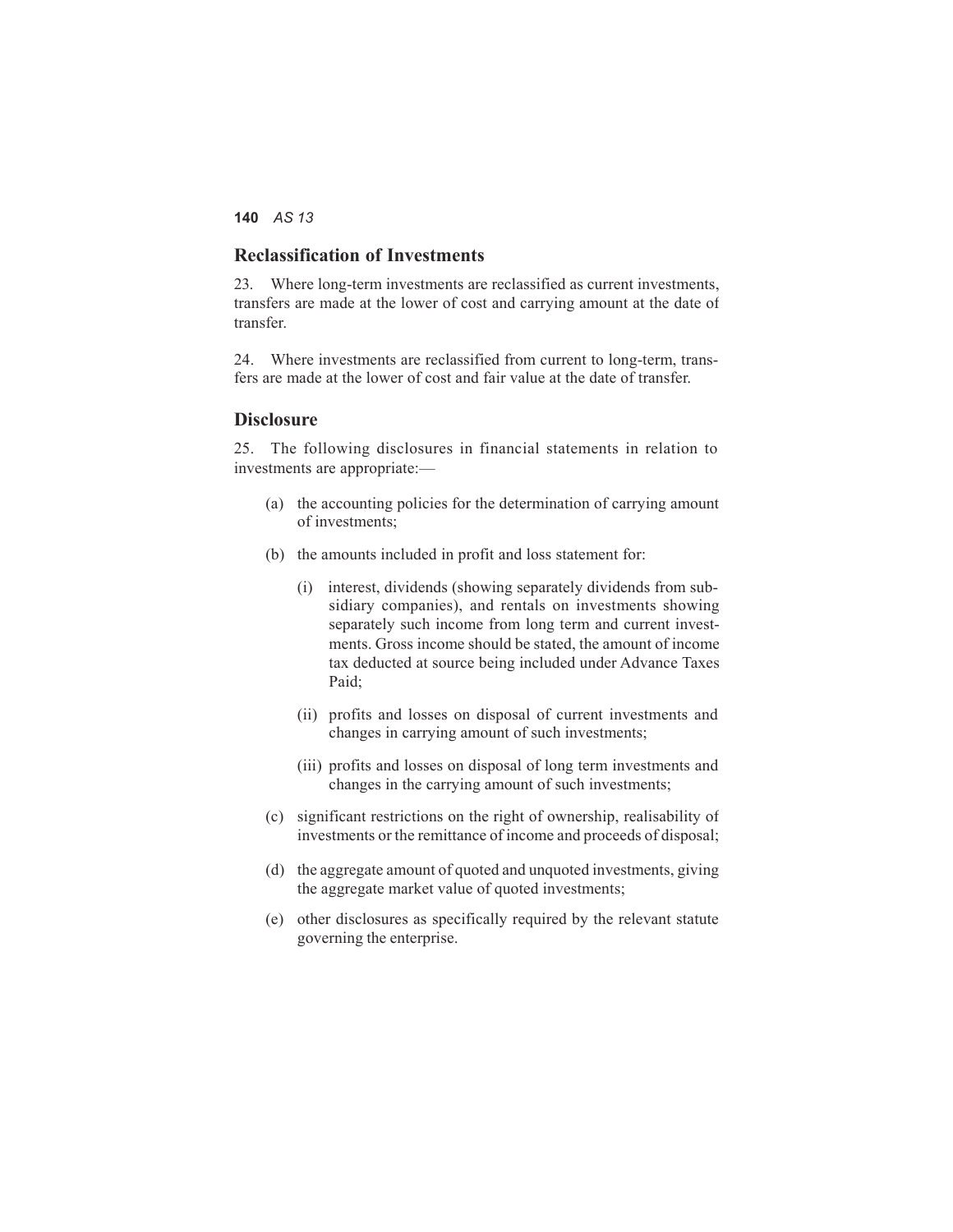## **Main Principles**

#### *Classification of Investments*

*26. An enterprise should disclose current investments and long term investments distinctly in its financial statements.*

*27. Further classification of current and long-term investments should be as specified in the statute governing the enterprise. In the absence of a statutory requirement, such further classification should disclose, where applicable, investments in:*

- *(a) Government or Trust securities*
- *(b) Shares, debentures or bonds*
- *(c) Investment properties*
- *(d) Others—specifying nature.*

#### *Cost of Investments*

*28. The cost of an investment should include acquisition charges such as brokerage, fees and duties.*

*29. If an investment is acquired, or partly acquired, by the issue of shares or other securities, the acquisition cost should be the fair value of the securities issued (which in appropriate cases may be indicated by the issue price as determined by statutory authorities). The fair value may not necessarily be equal to the nominal or par value of the securities issued. If an investment is acquired in exchange for another asset, the acquisition cost of the investment should be determined by reference to the fair value of the asset given up. Alternatively, the acquisition cost of the investment may be determined with reference to the fair value of the investment acquired if it is more clearly evident.*

#### *Investment Properties*

*30. An enterprise holding investment properties should account for them as long term investments.*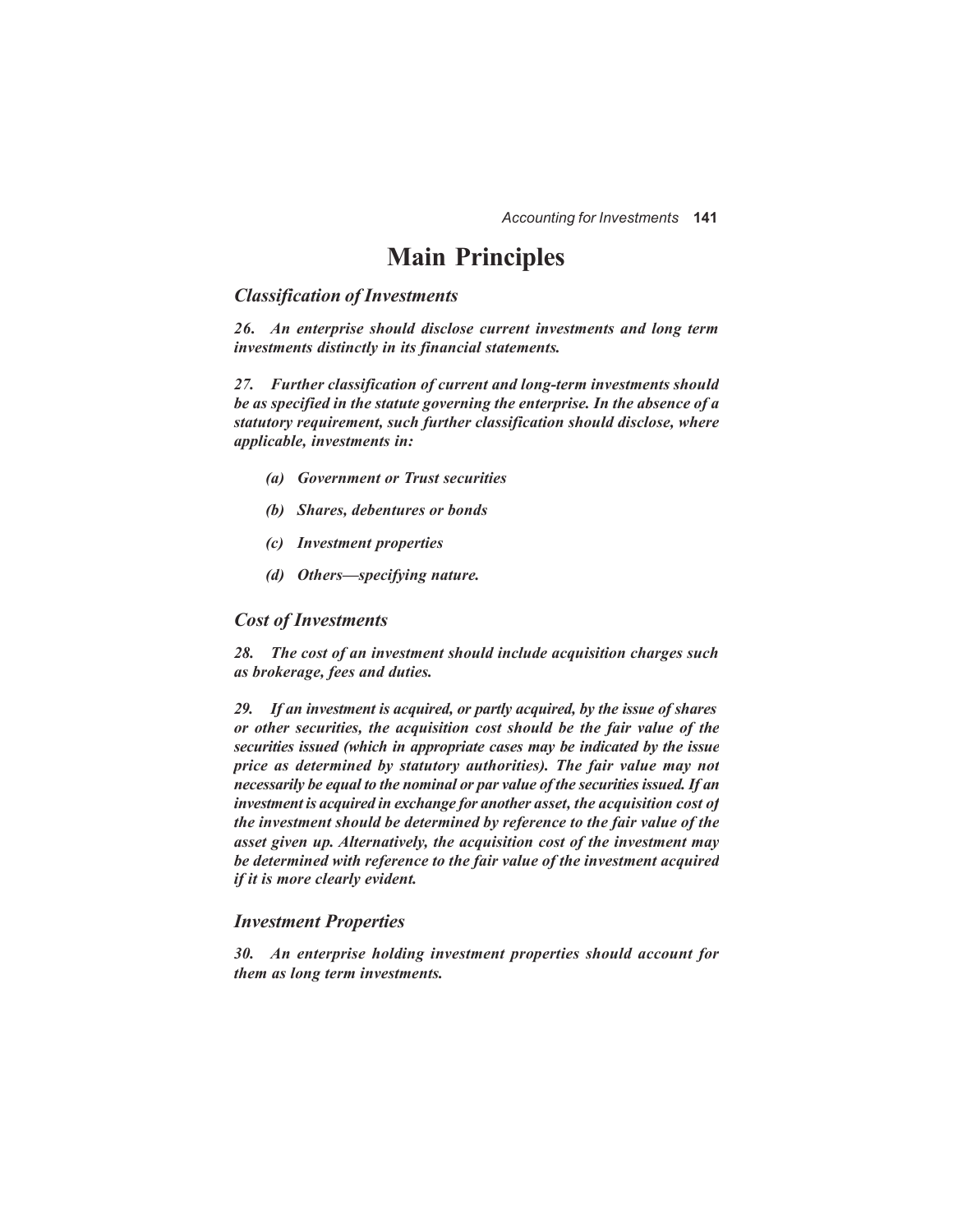#### *Carrying Amount ofInvestments*

*31. Investments classified as current investments should be carried in the financial statements at the lower of cost and fair value determined either on an individual investment basis or by category of investment, but not on an overall (or global) basis.*

*32. Investments classified as long term investments should be carried in the financial statements at cost. However, provision for diminution shall be made to recognise a decline, other than temporary, in the value of the investments, such reduction being determined and made for each investment individually.*

#### *Changes in Carrying Amounts of Investments*

*33. Any reduction in the carrying amount and any reversals of such reductions should be charged or credited to the profit and loss statement.*

#### *Disposal of Investments*

*34. On disposal of an investment, the difference between the carrying amount and net disposal proceeds should be charged or credited to the profit and loss statement.*

#### *Disclosure*

*35. The following information should be disclosed in the financial statements:*

- *(a) the accounting policies for determination of carrying amount of investments;*
- *(b) classification of investments as specified in paragraphs 26 and 27 above;*
- *(c) the amounts included in profit and loss statement for:*
	- *(i) interest, dividends (showing separately dividends from subsidiary companies), and rentals on investments showing separately such income from long term and current investments. Gross income should be stated, the amount of income tax deducted at source being included under Advance Taxes Paid;*